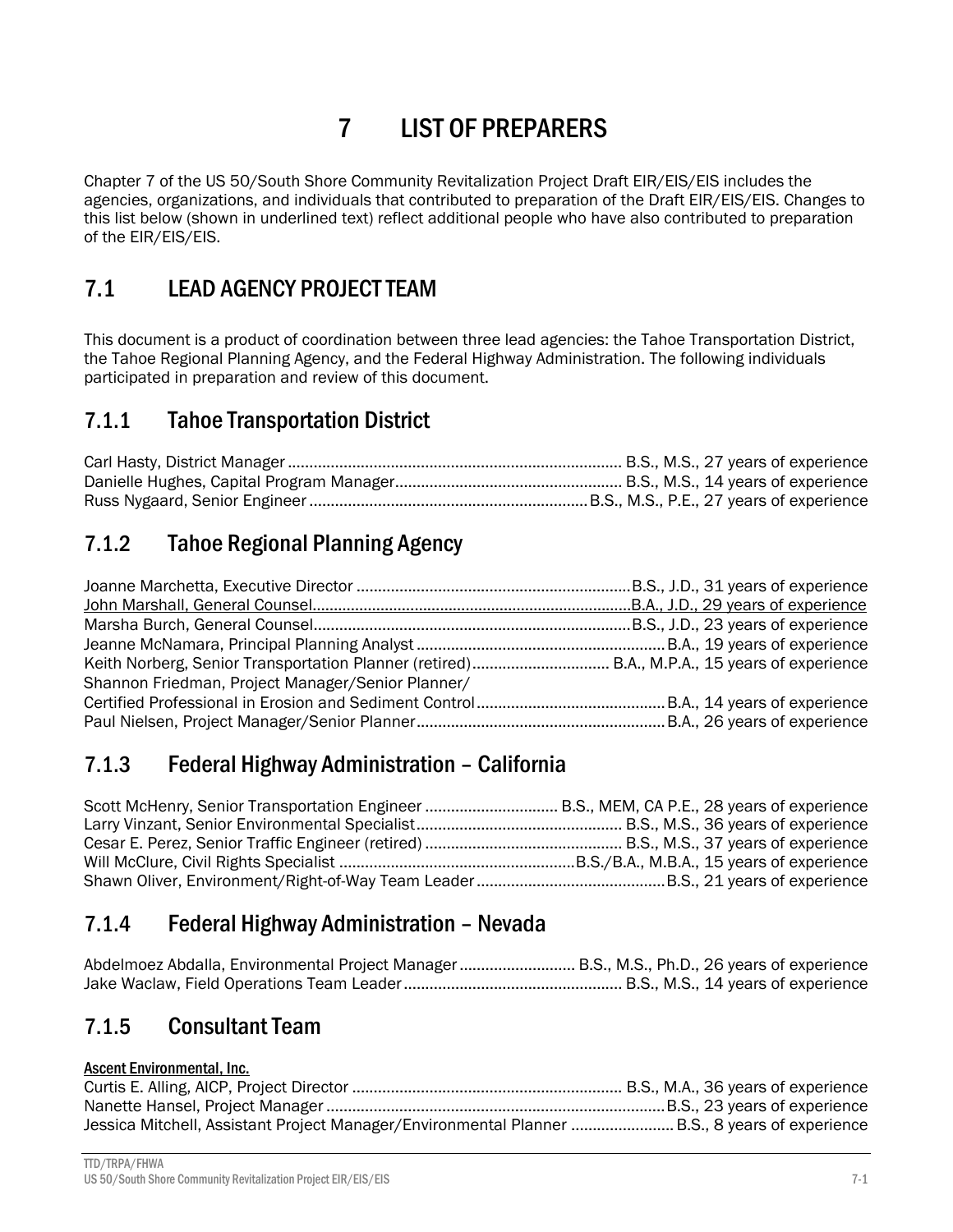| Rachel Kozloski, Environmental Planner  B.S., SSSA Certified Soil Scientist, 11 years of experience                                  |  |
|--------------------------------------------------------------------------------------------------------------------------------------|--|
| <b>Wood Rodgers</b>                                                                                                                  |  |
| Design Workshop                                                                                                                      |  |
| <b>Northwest Hydraulic Consultants</b>                                                                                               |  |
| <b>Independent Consultants</b><br>Rex Massey, Principal  B.S., M.B.A., Certified HUD HOME Program Specialist, 28 years of experience |  |
| 7.2<br>OTHER AGENCIES AND ORGANIZATIONS CONSULTED                                                                                    |  |

The following agency persons provided document review and/or contributed information that informed the EIR/EIS/EIS process.

## 7.2.1 California Department of Transportation – District 3

## 7.2.2 Nevada Department of Transportation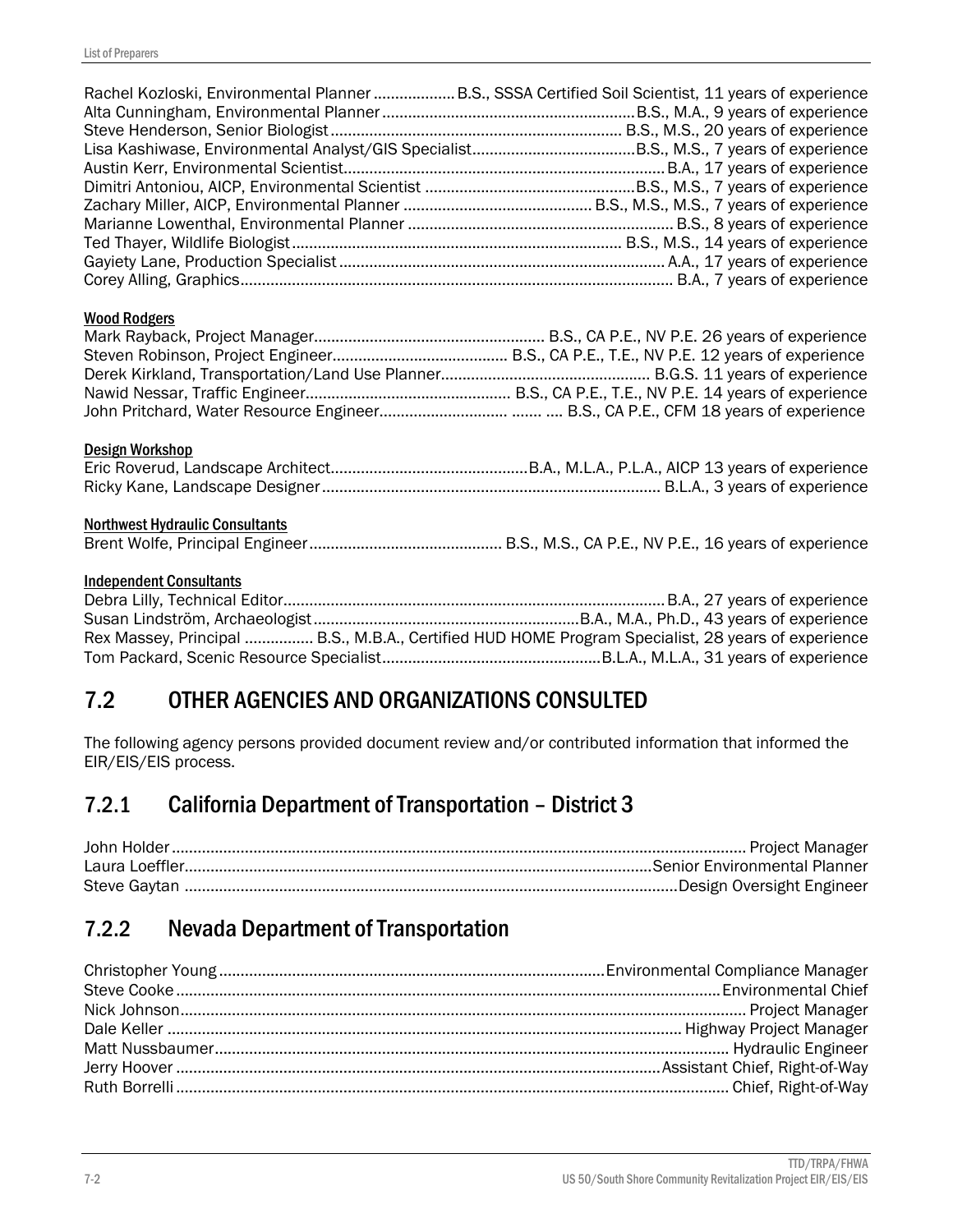#### **Nevada Division of State Parks**  $7.2.3$

#### **California Tahoe Conservancy**  $7.2.4$

#### $7.2.5$ **Douglas County**

| Jon Erb |  |
|---------|--|

#### $7.2.6$ **City of South Lake Tahoe**

#### **South Tahoe Public Utility District**  $7.2.7$

#### $7.2.8$ **Other Consultants (Technical Reports and Public Outreach)**

### **LSA Associates, Inc.**

### Bender Rosenthal, Inc.

### **Economic and Planning Systems, Inc.**